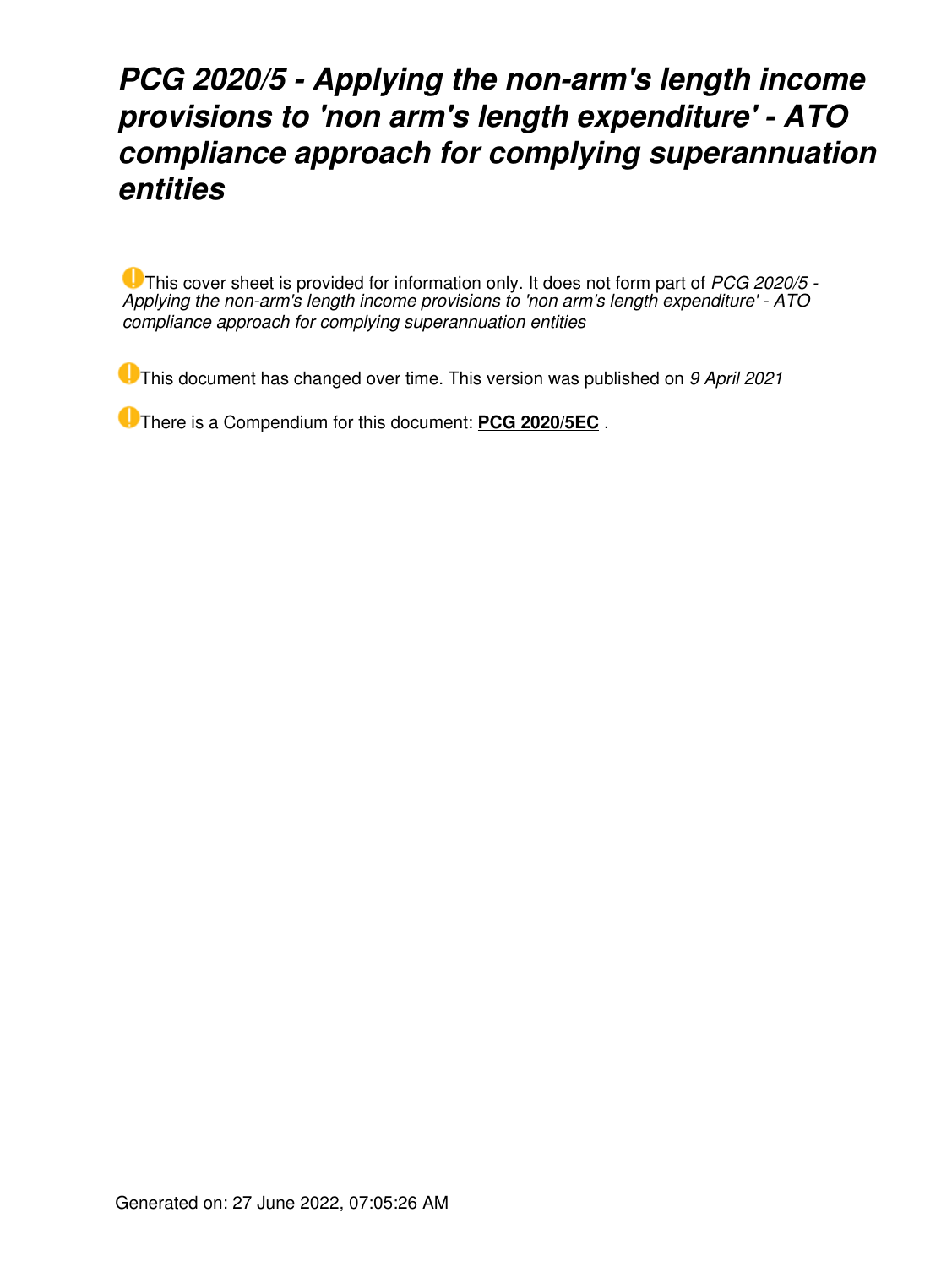

**Australian Government Australian Taxation Office** 

## Applying the non-arm's length income provisions to 'non arm's length expenditure' – ATO compliance approach for complying superannuation entities

#### $\bullet$ **Relying on this Guideline**

*This Practical Compliance Guideline sets out a practical administration approach to assist taxpayers in complying with relevant tax laws. Provided you follow this Guideline in good faith, the Commissioner will administer the law in accordance with this approach.*

| <b>Table of Contents</b>                   | Paragraph     |
|--------------------------------------------|---------------|
| What this Guideline is about               |               |
| Date of effect                             | $\mathcal{P}$ |
| Background                                 | 3             |
| The ATO's transitional compliance approach | 10            |

#### **What this Guideline is about**

1. This Guideline provides a transitional compliance approach for a complying superannuation entity concerning the application of the amendments to section 295-550 of the *Income Tax Assessment Act 1997*<sup>1</sup> where a superannuation entity incurs certain non-arm's length expenditure (or where expenditure is not incurred) in gaining or producing ordinary or statutory income. A complying superannuation entity refers to a complying superannuation fund, a complying approved deposit fund or a pooled superannuation trust. For the purposes of readability, a reference in this Guideline to a 'complying superannuation fund' applies equally to a complying approved deposit fund and a pooled superannuation trust.

#### **Date of effect**

2. This Guideline applies both before and after its issue in respect of the 2018–19, 2019–20, 2020–21 and 2021–22 income years.

<sup>1</sup> See *Treasury Laws Amendment (2018 Superannuation Measures No. 1) Act 2019*.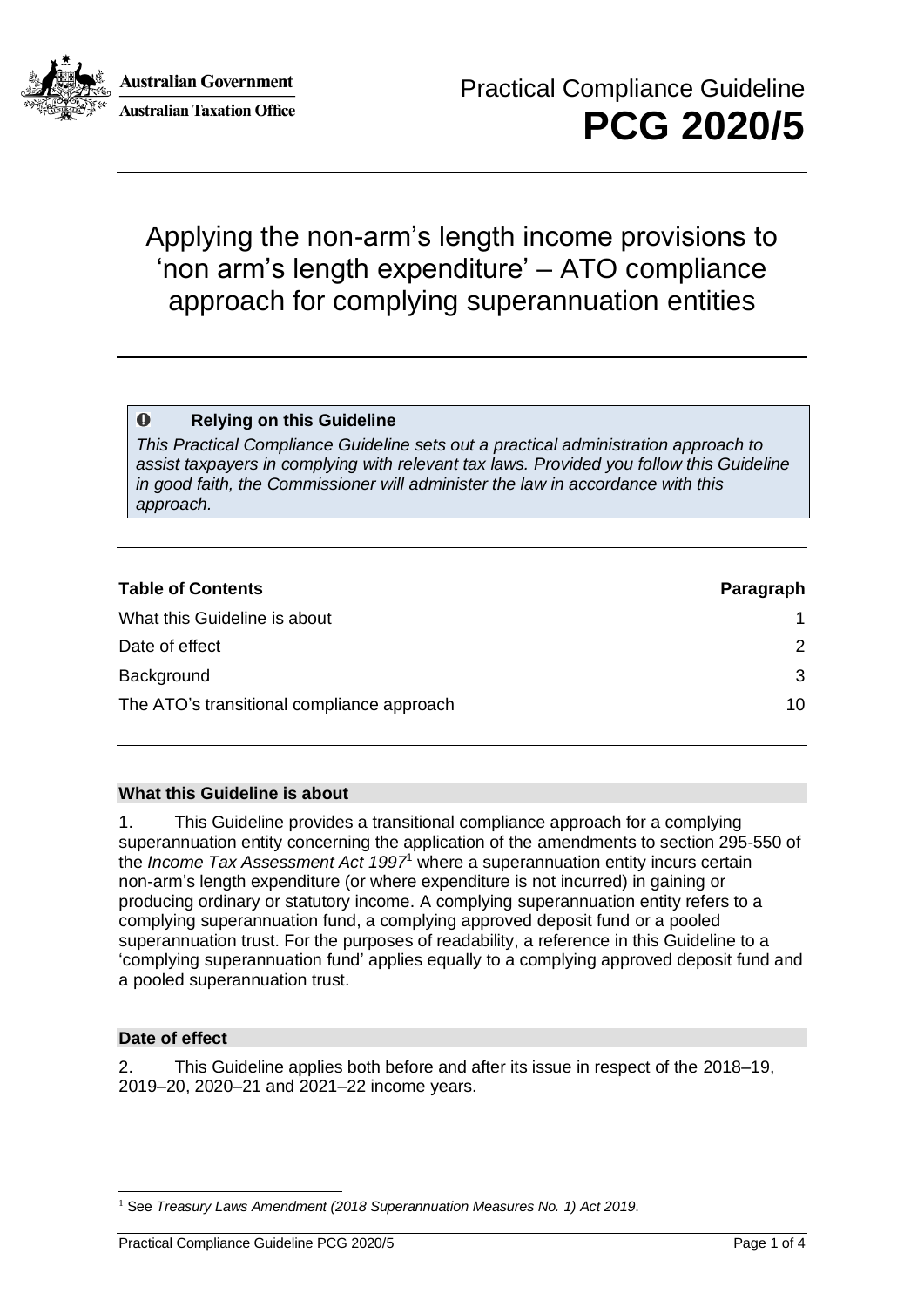### **Background**

3. This Guideline should be read in conjunction with draft Law Companion Ruling LCR 2019/D3 *Non-arm's length income – expenditure incurred under a non-arm's length arrangement*.

4. Section 295-550 of the *Income Tax Assessment Act 1997* sets out rules as to when a complying superannuation fund will derive non-arm's length income (NALI). The amendments to section 295-550 $^2$  result in a complying superannuation fund deriving NALI in circumstances where the entity incurs 'non-arm's length expenditure' as described in paragraphs 9 to 12 of LCR 2019/D3.<sup>3</sup> The amendments apply in relation to income derived in the 2018–19 income year and later income years, regardless of whether the scheme was entered into before 1 July 2018.<sup>4</sup>

5. The ATO has previously issued draft Law Companion Ruling LCR 2018/D10 *Non-arm's length income – expenditure incurred under a non-arm's length arrangement* when the amendments were originally introduced. LCR 2018/D10 was withdrawn following the lapsing of Treasury Laws Amendment (2018 Superannuation Measures No. 1) Bill 2018 when the 45<sup>th</sup> Parliament was prorogued and the House of Representatives was dissolved on 11 April 2019.

6. As a result of consultation feedback received on LCR 2018/D10, the ATO has provided clarification on particular issues in LCR 2019/D3. One of these issues concerned when non-arm's length expenditure will have a sufficient nexus with income derived by the complying superannuation fund for the NALI provisions to apply. In particular, the Commissioner has set out the preliminary view that certain non-arm's length expenditure incurred by a complying superannuation fund may have a sufficient nexus to all ordinary and/or statutory income derived by the fund for that income to be NALI (for example, fees for accounting services).<sup>5</sup> This can be contrasted to non-arm's length expenditure that has a more direct nexus to particular ordinary or statutory income derived by the fund (for example, expenditure relating to the acquisition of an income-producing asset).

7. The ATO recognises that trustees of complying superannuation funds may not have realised that the amendments will apply to non-arm's length expenditure of a general nature that has a sufficient nexus to all ordinary and/or statutory income derived by the fund in an income year, noting that it was not explicitly stated in LCR 2018/D10. It is also recognised that the amendments apply in relation to the 2018–19 and later income years which may result in all income derived by a fund during the 2018–19, 2019–20, 2020–21 and 2021–22 income years being classified as NALI where it has incurred non-arm's length expenditure of a general nature.

8. A number of comments were received in respect of LCR 2019/D3 and all these comments are being considered in the finalisation of that draft Ruling.

9. Pending the finalisation of LCR 2019/D3, the ATO considers it is appropriate to apply the transitional compliance approach outlined in paragraphs 10 and 11 of this Guideline.

#### **The ATO**'**s transitional compliance approach**

10. The ATO will not allocate compliance resources to determine whether the NALI provisions apply to a complying superannuation fund for the 2018–19, 2019–20, 2020–21 and 2021–22 income years where the fund incurred non-arm's length expenditure (as

<sup>2</sup> See *Treasury Laws Amendment (2018 Superannuation Measures No. 1) Act 2019*.

<sup>3</sup> Further references in this Guideline to 'non-arm's length expenditure' has the same meaning as described in LCR 2019/D3.

<sup>4</sup> See section 4 of Schedule 2 to the *Treasury Laws Amendment (2018 Superannuation Measures No. 1) Act 2019*.

<sup>5</sup> See Example 2 of LCR 2019/D3.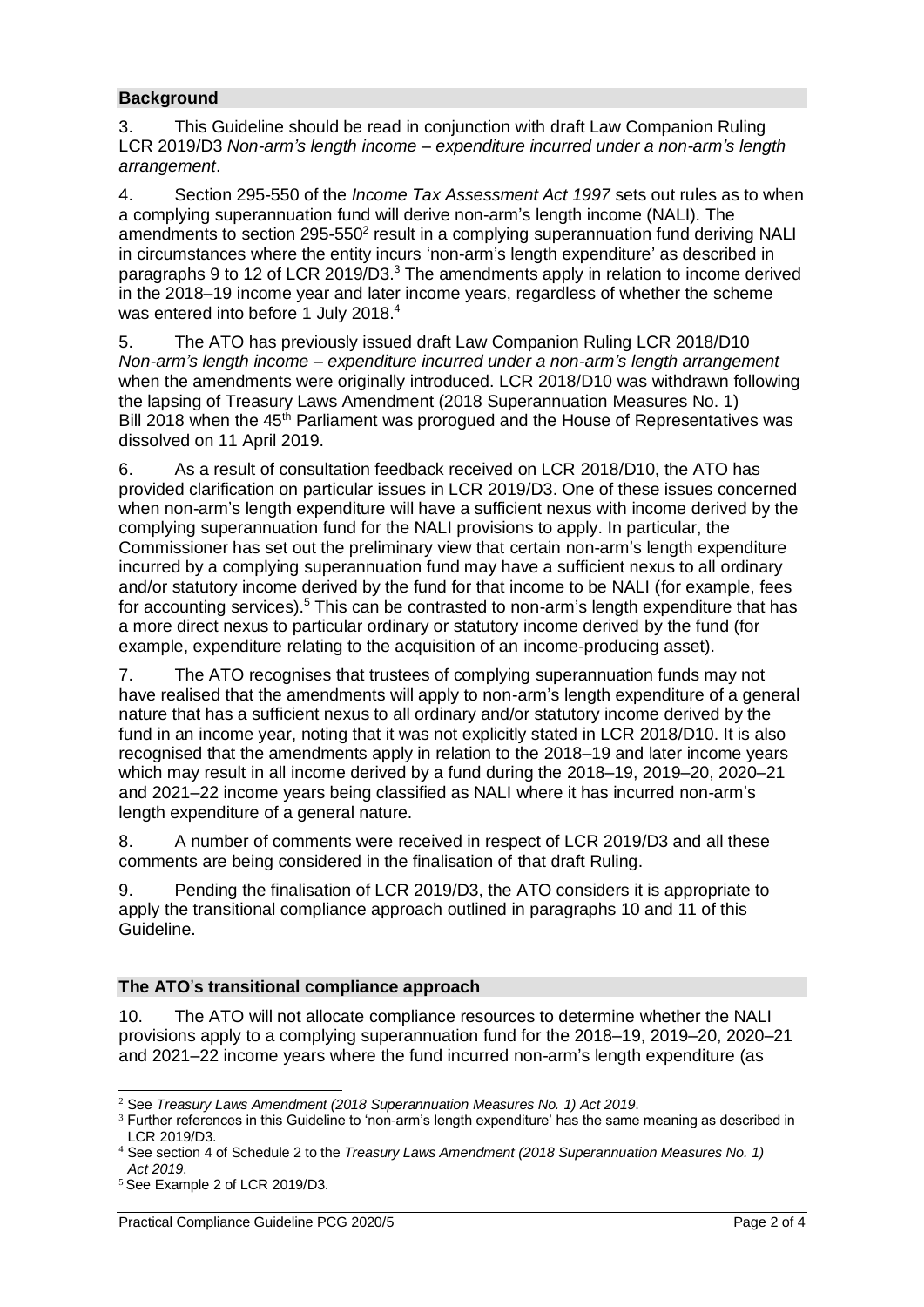described in paragraphs 9 to 12 of LCR 2019/D3) of a general nature that has a sufficient nexus to all ordinary and/or statutory income derived by the fund in those respective income years (for example, non-arm's length expenditure on accounting services). This transitional compliance approach only applies to general expenditure that is incurred on or before 30 June 2022.

11. This transitional compliance approach does not apply where the fund incurred non-arm's length expenditure that directly related to the fund deriving particular ordinary or statutory income.

**Commissioner of Taxation** 1 June 2020